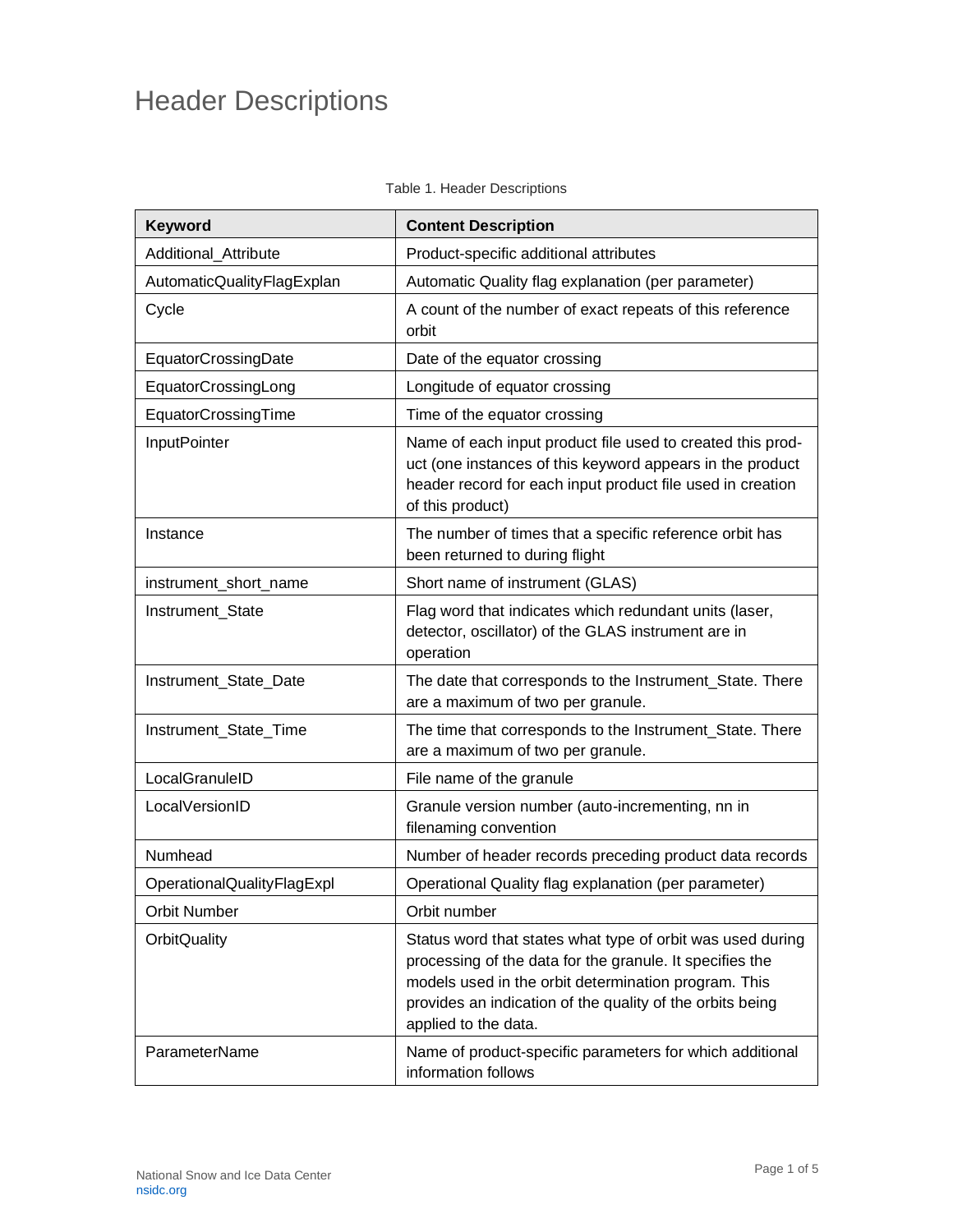| Keyword                   | <b>Content Description</b>                                                                                                        |  |
|---------------------------|-----------------------------------------------------------------------------------------------------------------------------------|--|
| PercentFullRate           | Percent of data for this granule that atmospheric<br>parameters are provided at 40 Hz data rate                                   |  |
| <b>PercentGroundHit</b>   | Percent of data for this granule that had a detected ground<br>return of the transmitted laser pulse                              |  |
| PercentHighRate           | Percent of data for this granule that atmospheric<br>parameters are provided at 5 Hz data rate                                    |  |
| PercentLowRate            | Percent of data for this granule that atmospheric<br>parameters are provided at 0.25 Hz data rate                                 |  |
| PercentMediumRate         | Percent of data for this granule that atmospheric<br>parameters are provided at 1 Hz data rate                                    |  |
| Percent1064to532          | Percent atmospheric profiles that use the 1064 nm profile<br>data to provide estimated values for the saturated 532nm<br>profiles |  |
| PGEVersion                | Version number of the GSAS software that generated this<br>granule                                                                |  |
| platform_short_name       | Short name of spacecraft (Icesat)                                                                                                 |  |
| ProductionDateTime        | Creation time of granule                                                                                                          |  |
| QAPercentMissingData      | Percent of missing data (per parameter)                                                                                           |  |
| QAPercentOutofBounds      | Percent of out-of-bounds data (per parameter)                                                                                     |  |
| RangeBeginningDate        | Start date of data on the granule                                                                                                 |  |
| RangeEndingDate           | End data of data on the granule                                                                                                   |  |
| RangeBeginningTime        | Start time of day for data on this granule                                                                                        |  |
| Range_Bias                | The additive calibration correction in millimeters to apply<br>to range based on the science team cal/val activities              |  |
| Range_Bias_Date           | The date that corresponds to the first valid Range_Bias.<br>There are a maximum of two per granule.                               |  |
| Range_Bias_Time           | The time that corresponds to the first valid Range_Bias.<br>There are a maximum of two per granule.                               |  |
| RangeEndingTime           | End time of day for data on this granule                                                                                          |  |
| Recl                      | Record length in bytes                                                                                                            |  |
| <b>ReferenceOrbit</b>     | Assigned number for which exact orbital elements<br>describe the exact repeat orbit pattern                                       |  |
| ReprocessingPlanned       | Planned reprocessing status                                                                                                       |  |
| ReprocessingActual        | Actual reprocessing status                                                                                                        |  |
| sensor_short_name         | Short name of sensor (LaserALT)                                                                                                   |  |
| ScienceQualityFlagExplana | Science Quality flag explanation (per parameter)                                                                                  |  |
| ShortName                 | <b>GSAS Filetype</b>                                                                                                              |  |
| size_mb_ecs_data_granule  | Size (in MB) of the granule                                                                                                       |  |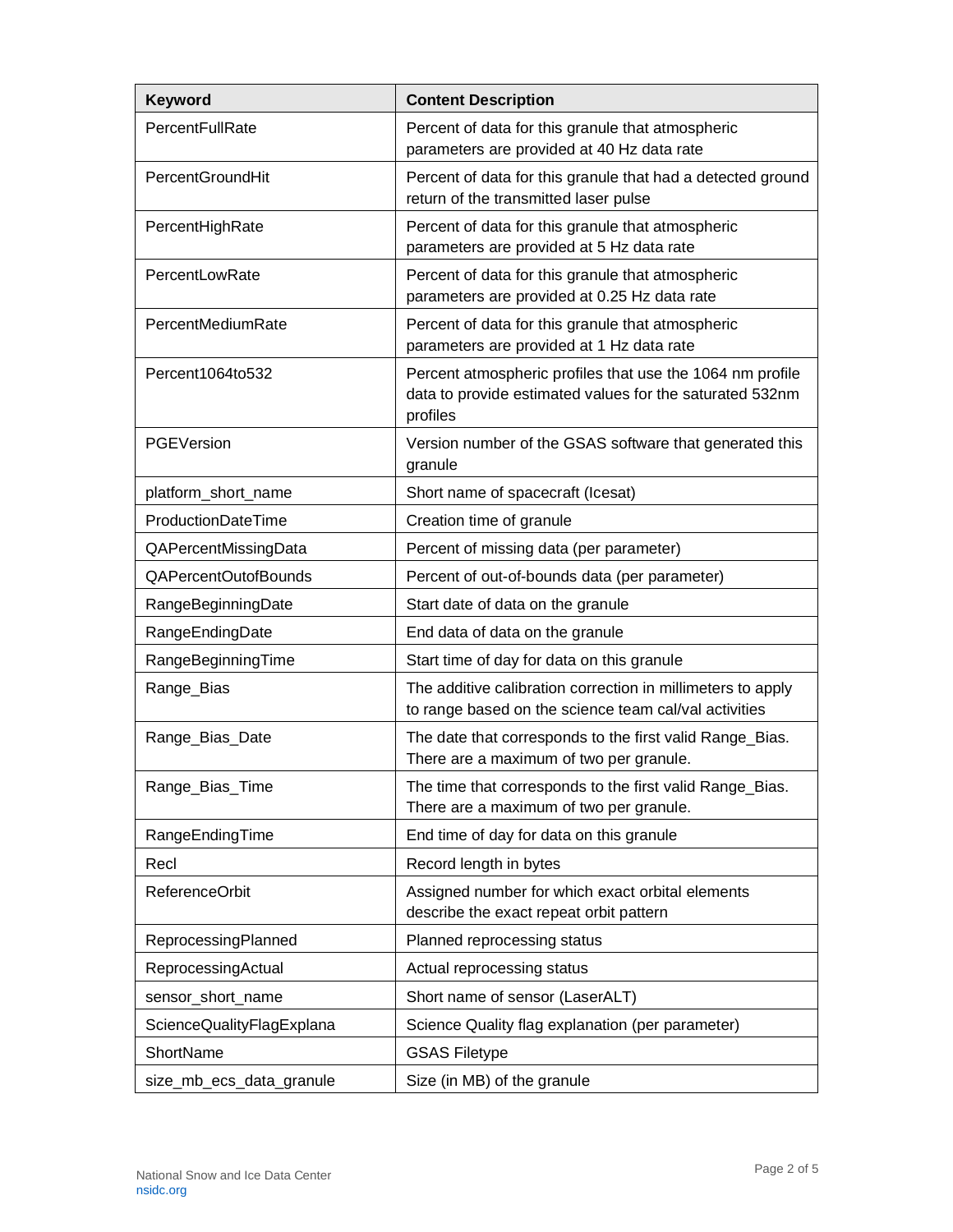| Keyword                         | <b>Content Description</b>                                                                                                                               |  |
|---------------------------------|----------------------------------------------------------------------------------------------------------------------------------------------------------|--|
| SP_ICE_GLAS_EndBlock            | Integer SPICE block number within GLAS coverage<br>scheme in which granule data ends                                                                     |  |
| SP_ICE_PATH_NO                  | Number which represents the GLAS SPICE path number                                                                                                       |  |
| SP_ICE_GLAS_StartBlock          | Integer SPICE block number within GLAS coverage<br>scheme in which granule data starts                                                                   |  |
| time_between_contiguous_records | Time between contiguous data records (in seconds)                                                                                                        |  |
| Timing_Bias                     | The time tag error determined by the calibration team that<br>was added to the time tags to compute the true time of<br>data as provided on the granule  |  |
| Timing_Bias_Date                | The date that corresponds to the Timing_Bias. There are<br>a maximum of two per granule.                                                                 |  |
| Timing_Bias_Time                | The time of day that corresponds to the Timing_Bias.<br>There are a maximum of two per granule.                                                          |  |
| Timing_Drift                    | This is the ratio of the true time for a one second oscillator<br>tick to nominal one                                                                    |  |
| Timing_Drift_Date               | The date that corresponds to the Timing_Drift. There are a<br>maximum of two per granule.                                                                |  |
| Timing_Drift_Time               | The time of day that corresponds to the Timing_Drift.<br>There are a maximum of two per granule.                                                         |  |
| <b>Track</b>                    | The unique number assigned for each repeat ground track<br>(one orbit) of the reference orbit                                                            |  |
| Track_Segment                   | Number assigned for the specific latitude segment (1 =<br>+50 to +50, $2 = +50$ to -50, $3 = -50$ to -50, $4 = -50$ to +50)<br>of the track for the data |  |
| VersionID                       | The ESDT version number that is to be used with this<br>product                                                                                          |  |

## 1.1 Product-Specific Header Elements

| <b>Product</b> | <b>Parameter Name</b> | <b>Attribute</b>       |
|----------------|-----------------------|------------------------|
| GLA01          | Range                 | Flag                   |
|                |                       | <b>Percent Missing</b> |
|                |                       | Percent Out of Bounds  |
| GLA02          | PC Profile            | Flag                   |
|                |                       | <b>Percent Missing</b> |
|                | CD_Profile            | Flag                   |
|                |                       | <b>Percent Missing</b> |
| GLA03          | Data                  | Flag                   |

Table 2. Product-Specific Header Elements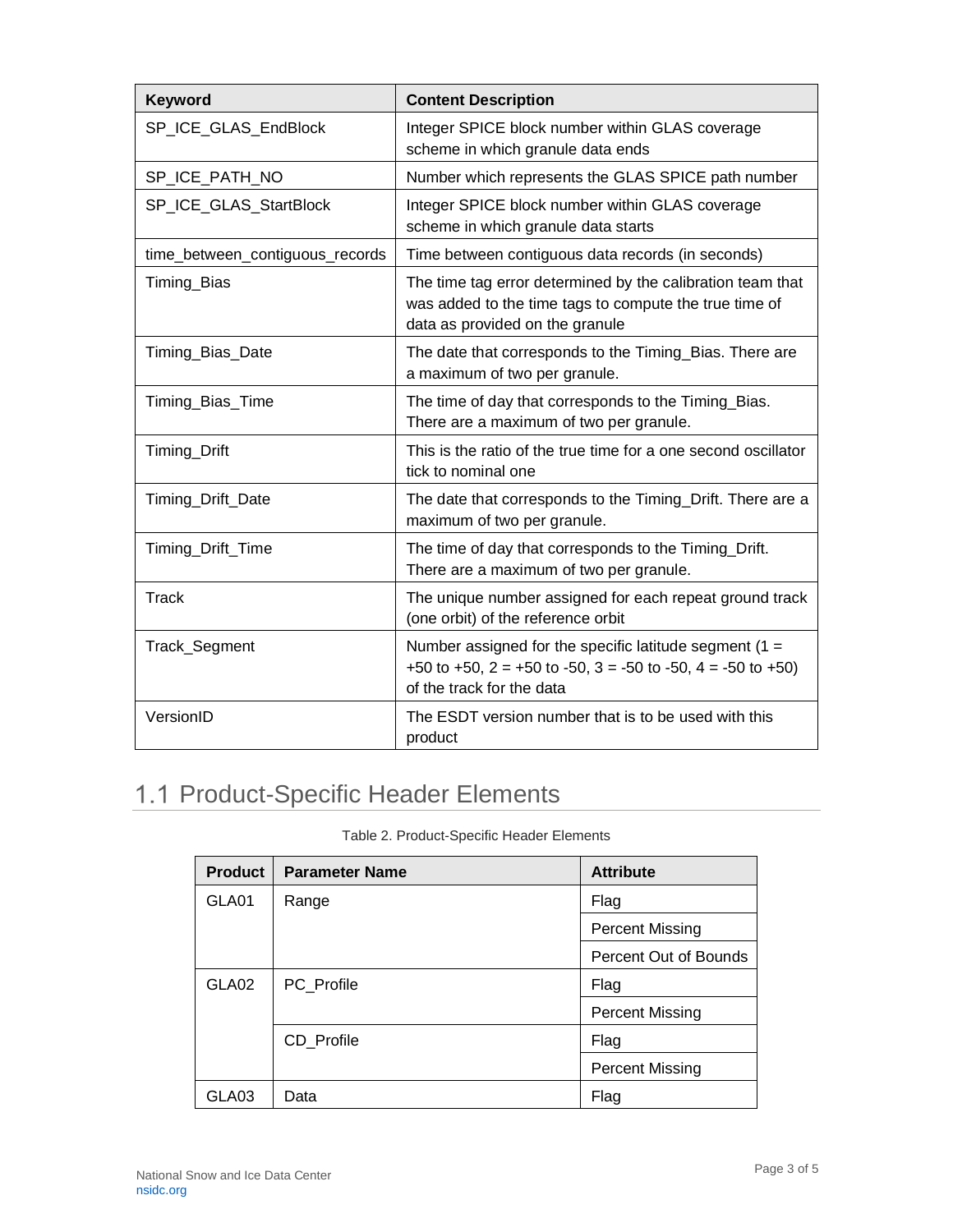| <b>Product</b> | <b>Parameter Name</b>                          | <b>Attribute</b>       |
|----------------|------------------------------------------------|------------------------|
|                |                                                | <b>Percent Missing</b> |
|                | Temperature                                    | Flag                   |
|                |                                                | Percent Out of Bounds  |
|                | Voltage                                        | Flag                   |
|                |                                                | Percent Out of Bounds  |
| GLA04          | prap                                           | Flag                   |
|                |                                                | <b>Percent Missing</b> |
|                | Gyro                                           | Flag                   |
|                |                                                | <b>Percent Missing</b> |
|                | Laser Reference System                         | Flag                   |
|                |                                                | <b>Percent Missing</b> |
|                | <b>Star Tracker</b>                            | Flag                   |
|                |                                                | <b>Percent Missing</b> |
|                | Laser Pulse Array                              | Flag                   |
|                |                                                | <b>Percent Missing</b> |
|                | <b>Instrument Star Tracker</b>                 | Flag                   |
|                |                                                | <b>Percent Missing</b> |
| GLA05          | Range                                          | Flag                   |
|                |                                                | <b>Percent Missing</b> |
|                |                                                | Percent Out of Bounds  |
| GLA06          | <b>Surface Elevation</b>                       | Flag                   |
|                |                                                | <b>Percent Missing</b> |
|                |                                                | Percent Out of Bounds  |
|                | Surface Roughness                              | Flag                   |
|                |                                                | Percent Out of Bounds  |
|                | Surface Reflectance                            | Flag                   |
|                |                                                | Percent Out of Bounds  |
|                | Surface Slope                                  | Flag                   |
|                |                                                | Percent Out of Bounds  |
| GLA07          | 532nm Attenuated Backscatter                   |                        |
|                | 1064nm Attenuated Backscatter                  |                        |
| GLA08          | Aerosol Layer Heights                          |                        |
|                | Planetary Boundary Layer                       |                        |
| GLA09          | <b>Cloud Layer Heights</b>                     |                        |
| GLA10          | <b>Cloud Backscatter Cross Section Profile</b> |                        |